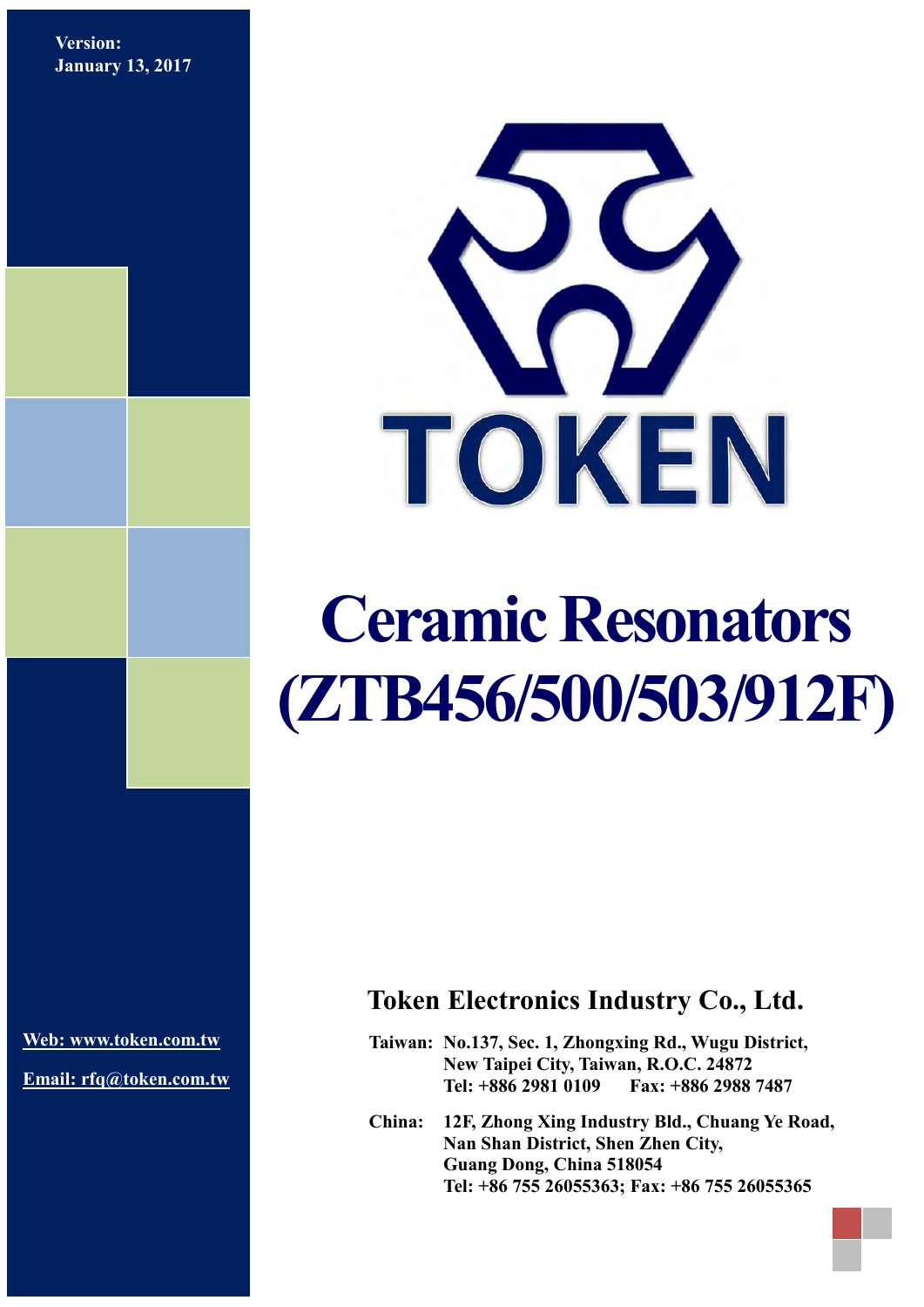

# **Product Introduction**

## **Introduction (ZTB456/500/503/912F)**

#### **Benefit Features :**

- Highly reliable design with excellent environmental resistance.
- Standardized for use in low profile devices.
- $\bullet$  Low cost.

Optimum Ceramic Resonator Selection of ZTB456/500/503/912F Oscillation. Optimum Resonator selection of Token ZTB456/500/503/912F oscillation parameters make possible according to applications. The ZTB456/500/503/912F series provide reliable start up and stable oscillation in microprocessor circuits across a wide variety of applications.

The ZTB 456F multiplexer's series is designed to provide frequency modulation for HI-FI stereo application. These



resonators are offered in the frequency accuracy 19 kHz  $\pm$  38Hz and 456 kHz  $\pm$  2 kHz with various applicable IC. The ZTB912F Multiplexers Series is specially designed to provide frequency modulation for HI-FI automobile stereo application. The ZTB 500/503F Series is designed for TV horizontal synthesizer circuits. These resonators are offered in the following frequency accuracy with applicable IC. All ZTB456/500/503/912F are Murata Compatible CSB456/503/912F.

Application of ceramic resonators specific designs also available including tighter tolerance specifications adjusted to frequency requirements. Products conform to the RoHS directive.

Token will also produce devices outside these specifications to meet customer requirements, with comprehensive application engineering and design support available for customers worldwide.

Contact us with your specific needs. For more information, please link to Token official website "[Ceramic Resonators](http://www.token.com.tw/resonator/index.html)".

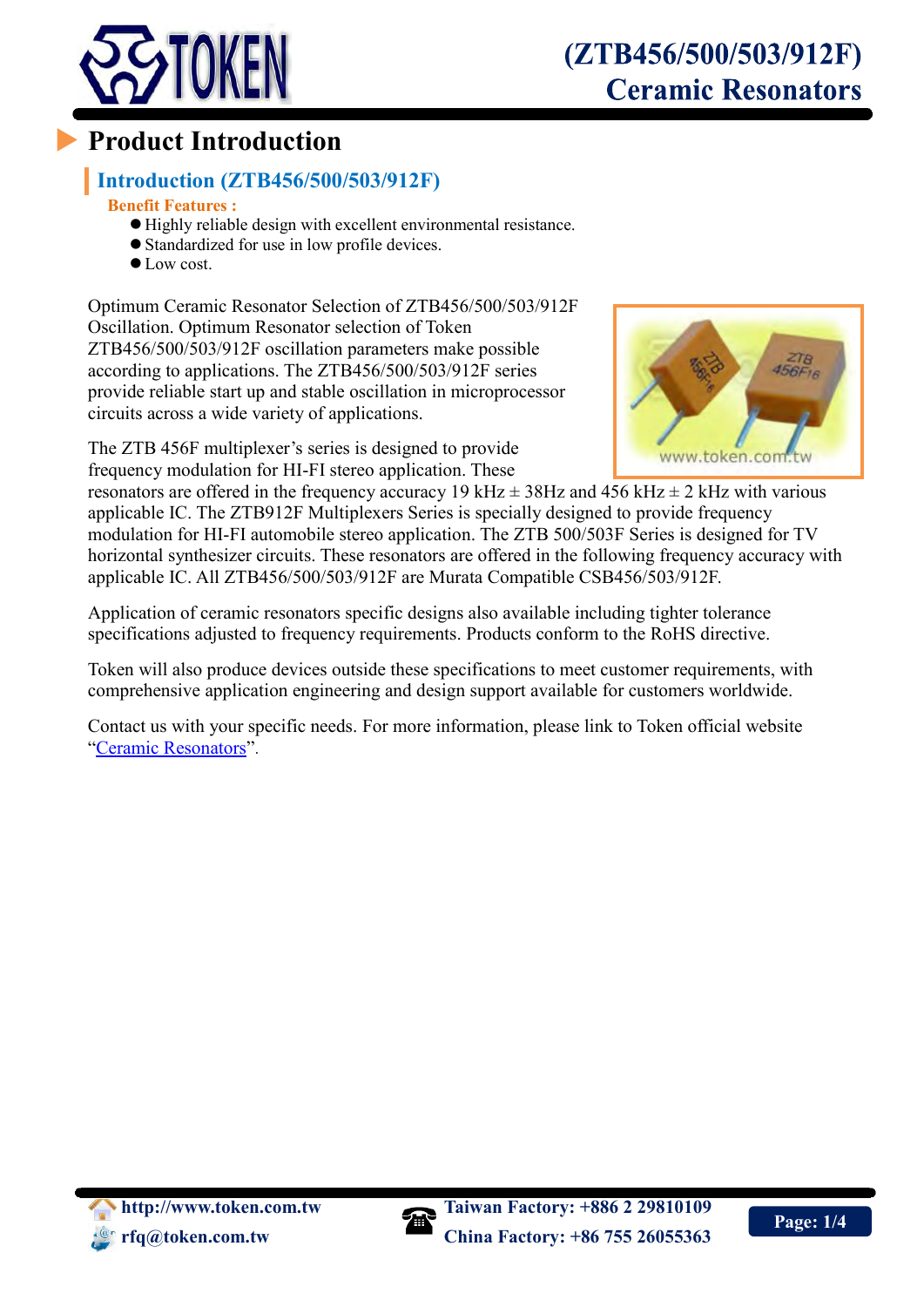

# **Dimensions**

### **Dimensions (Unit: mm; Tolerance:** ±**0.3mm) KHz (ZTB456/500/503/912F)**

| <b>Type</b>     | ZTB 456 / 500 / 503F | <b>ZTB 912F</b> |
|-----------------|----------------------|-----------------|
| W (width)       | 7.0                  | 5.0             |
| T (thickness)   | 3.5                  | 2.2             |
| H (height)      | 9.0                  | 6.0             |
| S (lead space)  | 5.0                  | 2.5             |
| L (lead length) | 4.0                  | 4.0             |



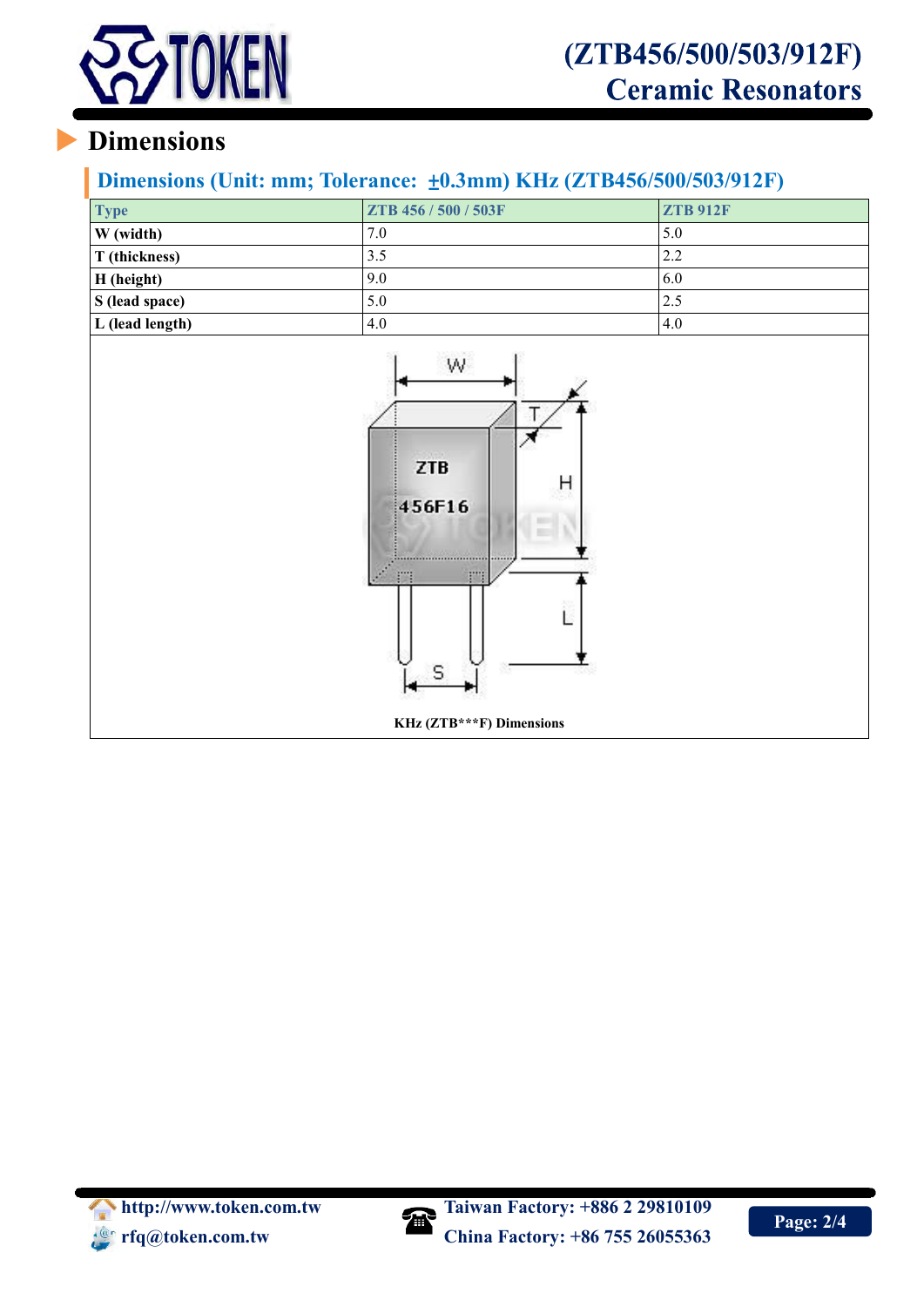

# (ZTB456/500/503/912F) **Ceramic Resonators**

# **Technical Characteristics**

#### **Technical Characteristics KHz (ZTB456/500/503/912F)**

| <b>Part Number</b> | <b>Frequency Accuracy</b> | <b>Applicable IC</b> |                   |
|--------------------|---------------------------|----------------------|-------------------|
| ZTB456F11          | 19.000 kHz $\pm$ 38 Hz    | LA3430               | <b>SANYO</b>      |
| ZTB456F15          | 19.000 kHz $\pm$ 38 Hz    | LA1832               | <b>SANYO</b>      |
| ZTB456F16          | 19.000 kHz $\pm$ 38 Hz    | <b>TA8122AN</b>      | <b>TOSHIBA</b>    |
| <b>ZTB456F18</b>   | $19.000$ kHz $\pm$ 38 Hz  | TA8132N              | <b>TOSHIBA</b>    |
| ZTB456F33          | $456$ kHz $\pm$ 2 Hz      | LA2232               | <b>SANYO</b>      |
| ZTB480E14          | $480+0.2\%$ , $-0.4\%$    | TC31018P             | <b>TOSHIBA</b>    |
| <b>ZTB500F2</b>    | $500.0$ kHz $\pm$ 2 kHz   | $\mu$ PC1401C        | <b>NEC</b>        |
| <b>ZTB500F9</b>    | $500.0$ kHz $\pm$ 2 kHz   | M51308SP             | <b>MITSUBISH</b>  |
| <b>ZTB500F25</b>   | 15.680 kHz $\pm$ 0.4%     | LA7680               | <b>SANYO</b>      |
| <b>ZTB500F40</b>   | $15.680$ kHz $\pm$ 0.4%   | TA8691N              | <b>TOSHIBA</b>    |
| <b>ZTB503F2</b>    | 503.5 kHz $\pm$ 2 kHz     | $\mu$ PC1401C        | <b>NEC</b>        |
| <b>ZTB503F5</b>    | 504.5 kHz $\pm$ 2 kHz     | LA7620               | <b>SANYO</b>      |
| ZTB503F10          | 15.734 kHz $\pm$ 0.5%     | <b>TA7777P</b>       | <b>TOSHIBA</b>    |
| ZTB503F12          | 503.5 kHz $\pm$ 2 kHz     | <b>LDA3586N</b>      | <b>THOMSON</b>    |
| ZTB503F15          | 505.1 $kHz \pm 2$ $kHz$   | LA7650               | SANYO             |
| ZTB503F30          | 503.5 kHz $\pm$ 1.5 kHz   | <b>TA8654AN</b>      | <b>TOSHIBA</b>    |
| ZTB503F38          | $15.734$ kHz $\pm$ 62 kHz | AN5302               | <b>MATSUSHITA</b> |
| <b>ZTB912F</b>     | 923.0 kHz $\pm$ 0.3%      | LA1780               | <b>SANYO</b>      |
| ZTB912F101         | 918.5 kHz $\pm$ 0.3%      | AN7291               | <b>MATSUSHITA</b> |
| ZTB912F104         | 925.0 kHz $\pm$ 0.3%      | LA1867NM             | <b>SANYO</b>      |